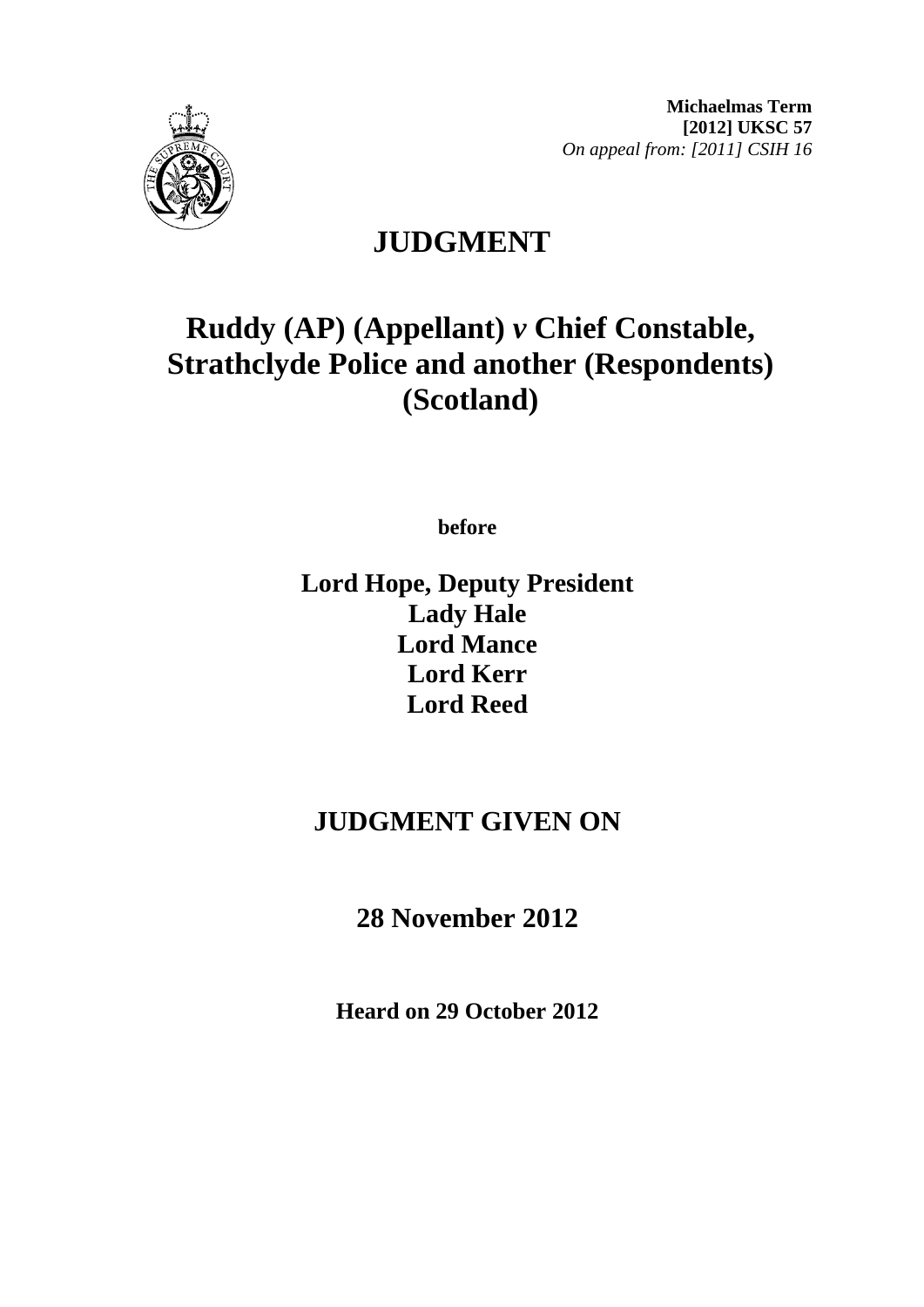W James Wolffe QC Kenny McBrearty **Douglas Ross** (Instructed by Taylor & Kelly)

*Appellant* Respondent<br> **Respondent**<br>
Rory Anderson QC Douglas Ross<br>(Instructed by Simpson & Marwick and The Scottish Government Legal Directorate)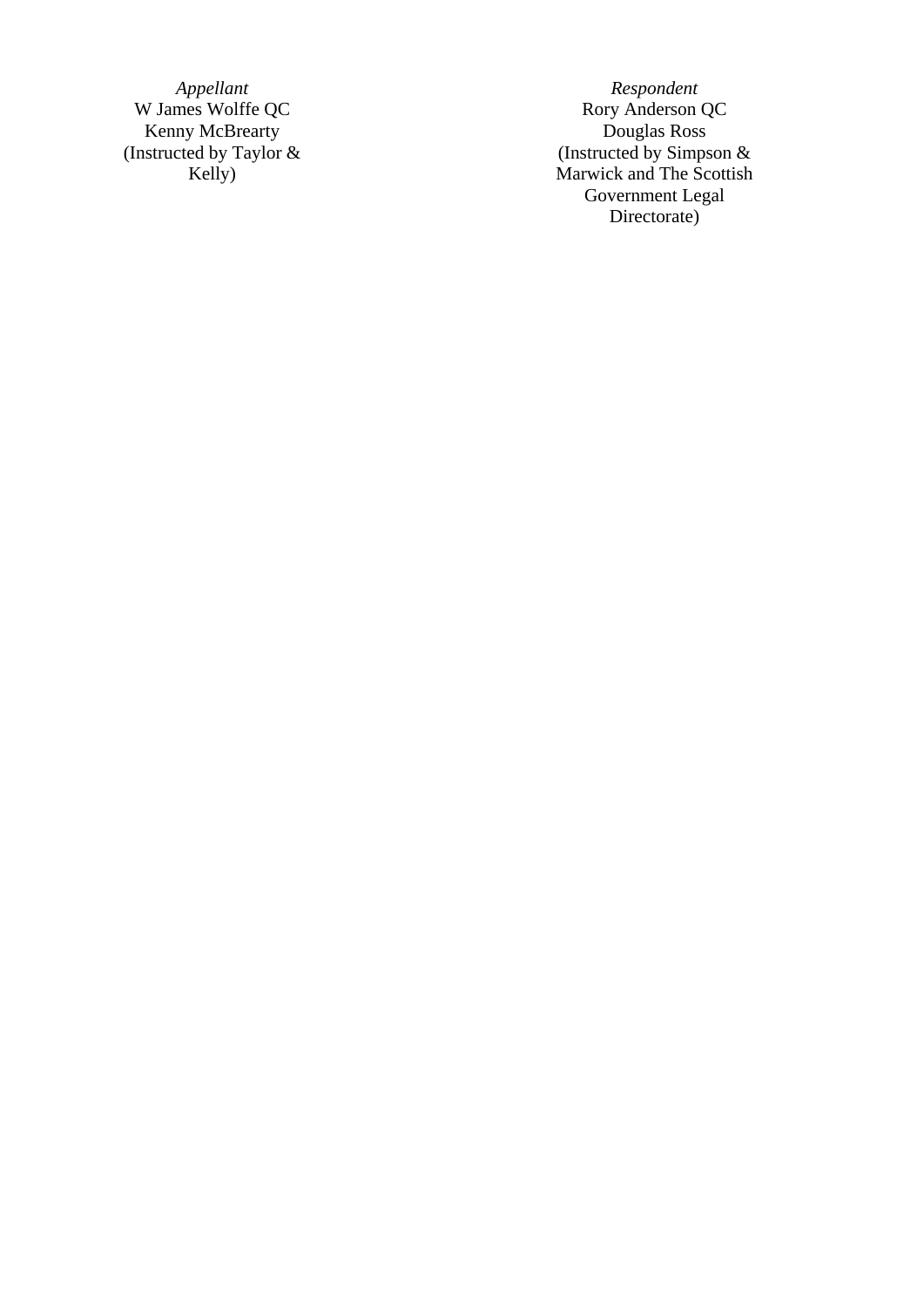### **LORD HOPE (with whom Lady Hale, Lord Mance, Lord Kerr and Lord Reed agree)**

1. On 5 September 2004 the appellant Kevin Ruddy was arrested by two officers of Tayside Police in execution of a warrant for his arrest and taken to Perth police station. The following day he was taken by two officers of Strathclyde Police by car from Perth police station to Partick police station in Glasgow. He alleges that he was abused, threatened with violence and assaulted by the Strathclyde police officers before, during and after that journey as a result of which he suffered injury. He decided to take proceedings against the Chief Constable of Strathclyde Police for damages, and he applied for legal aid. His application for civil legal aid was intimated to the Chief Constable in November 2004. Strathclyde Police treated this intimation as a complaint and remitted the matter to its Complaints and Discipline Branch ("the Complaints Branch"). In December 2004 the Complaints Branch reported receipt of the complaint to the Procurator Fiscal for Glasgow.

2. On 10 January 2005 the Procurator Fiscal instructed the Complaints Branch to carry out an investigation into the complaint. On 13 January 2005 Inspector Darroch of the Complaints Branch was appointed to carry out the investigation. On 14 March 2005, having completed his investigation, he submitted his report to the Procurator Fiscal. On 10 May 2005 the appellant was interviewed by staff from the Procurator Fiscal's office and he was precognosced. On 6 June 2005, having considered Inspector Darroch's report and a medical report which had been instructed by the appellant's solicitor, the Procurator Fiscal wrote to the appellant to inform him that she was satisfied that the available evidence did not justify criminal proceedings against any police officer. The Complaints Branch then reviewed the complaint. By letter dated 22 June 2005 the Chief Superintendent of the Complaints Branch wrote to the appellant to inform him that Strathclyde Police did not consider it necessary to take any proceedings for misconduct against the police officers.

### *The proceedings*

3. In August 2005 the appellant commenced proceedings in the Sheriff Court at Glasgow in which he sought an award of damages. Two separate craves were set out in the initial writ. First, there was a claim of damages against the Chief Constable of Strathclyde Police. This award was sought at common law for loss, injury and damage alleged to have suffered as a result of the actings of the police officers and as just satisfaction under section 8(3) of the Human Rights Act 1998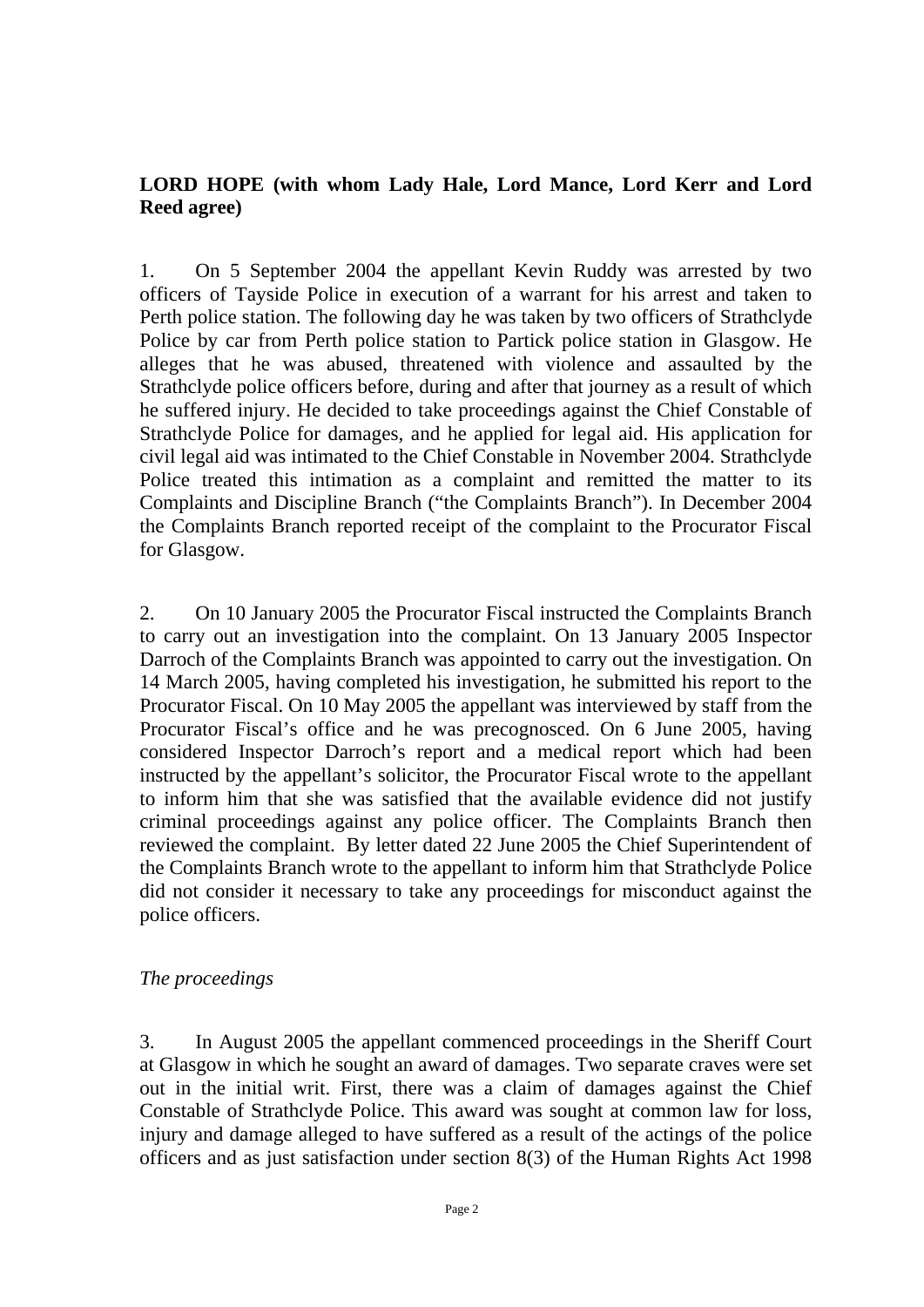for a breach of the appellant's rights under article 3 of the European Convention on Human Rights, for both of which the Chief Constable was said to be vicariously liable. Second, there was a claim of damages against the Chief Constable and the Lord Advocate jointly and severally. This award was sought as just satisfaction under section 8(3) of the Human Rights Act 1998 and section 100(3) of the Scotland Act 1998 for a breach of the appellant's right under article 3 of the Convention to an effective investigation into his complaint.

4. The Chief Constable and the Lord Advocate ("the respondents") lodged answers to the initial writ in which they took pleas to the relevancy of the averments that were made against them. They did not challenge the competency of the action. On various dates between November 2006 and April 2007 the sheriff heard a debate in which the respondents argued that the claim that was made against them for breach of the procedural obligation under article 3 of the Convention was irrelevant. On 5 June 2007 the sheriff held that this claim was irrelevant, refused to allow the second crave to go to proof so far as it was directed against the Chief Constable and dismissed the action so far as it was directed against the Lord Advocate. The appellant appealed to the Sheriff Principal. On 25 April 2008 the Sheriff Principal refused the appeal. In the course of the hearing of the appeal the appellant was given leave to amend his pleadings so as to direct the second crave against the respondents severally rather than jointly and severally.

5. The appellant then appealed to the Inner House of the Court of Session. A hearing was set down for 7, 8 and 9 December 2010. When the case called before an Extra Division (Lady Paton, Lord Clarke and Lord Abernethy) on 7 December 2010 the court informed counsel that it seemed to it, having considered the papers before the hearing, that the case raised fundamental questions of competency. It was suggested that, while it was competent to bring a claim for damages at common law in the sheriff court, the second crave was a distinct and separate claim which raised questions of administrative law that would require to be made the subject of judicial review in the Court of Session. The court adjourned the hearing to 2.00 pm to allow counsel to consider this issue. Having heard argument on the point, it discharged the remainder of the appeal hearing and made avizandum.

6. At advising on 2 March 2011 the Extra Division issued an opinion which had been prepared by Lord Clarke in which he dealt with the point that had been raised at the hearing on 7 December 2010: [2011] CSIH 16, 2011 SC 527. He said that, on further consideration, the problems appeared to the court to be even greater than had been discussed at that hearing and then set out the court's reasons for holding on other grounds that the action as a whole was incompetent. As indicated in para 16 of the opinion, the case was put out By Order on 8 March 2011 to allow the parties to make any representations that they wished to make before the court pronounced any further interlocutor. Counsel for the appellant did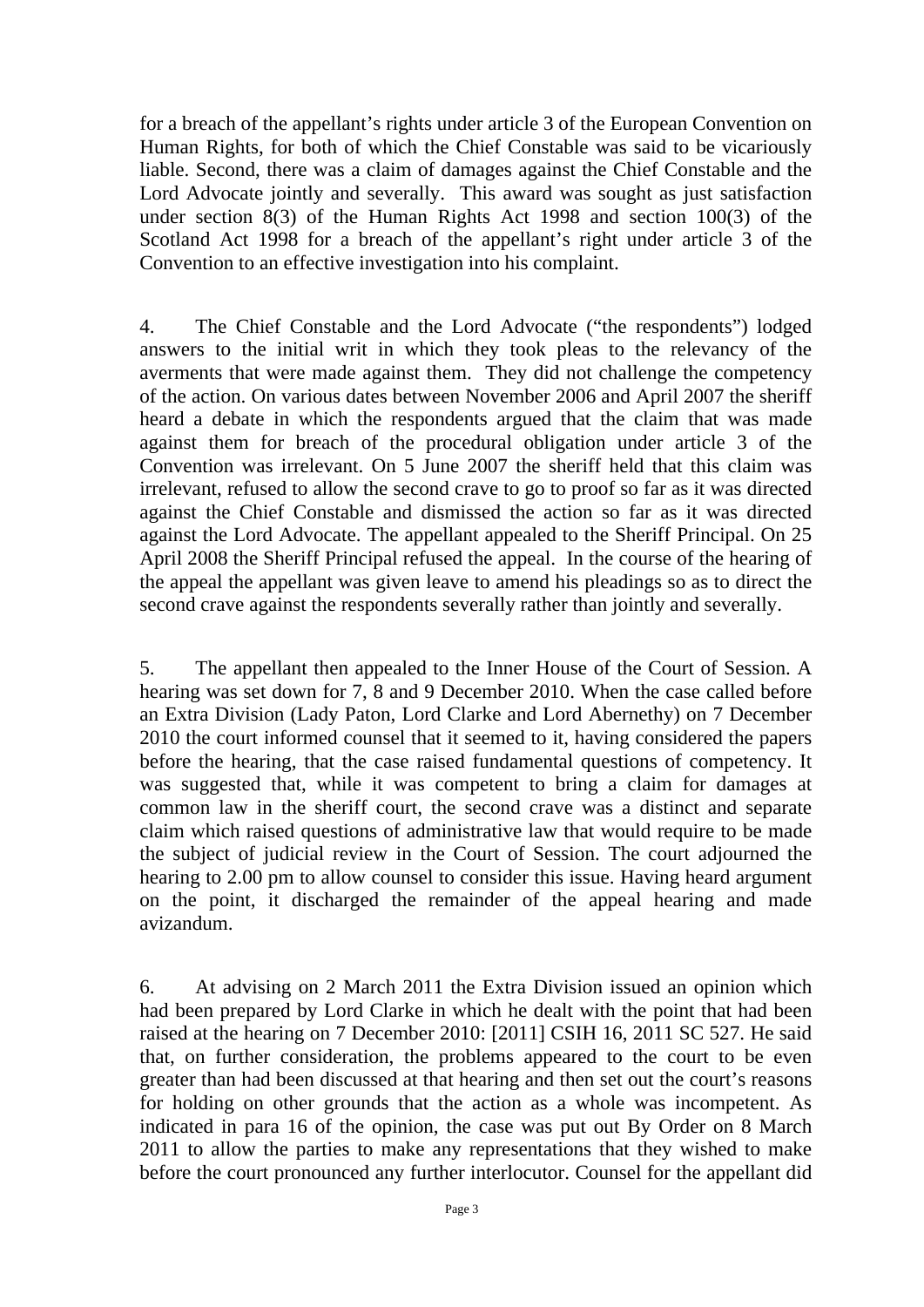not ask for time to make any representations. On the motion of the respondents the court then pronounced an interlocutor dismissing the action. The appellant has now appealed to this court.

### *The issues as to competency*

7. The background to the issues raised by the appeal is provided by the following comments that Lord Clarke made in para 5 of his opinion after he had summarised the appellant's pleadings:

"Any practitioner in the business of civil litigation might, when faced with this omnibus approach to several claims in a single action, query the appropriateness of this approach. He or she might reflect that in a single sheriff court action a straightforward claim for damages for assault finds itself coupled with (a) a claim for breach of the substantive obligation under article 3 of the Convention and (b) claims against two defenders 'severally' for breaches of the obligation arising under the article as regards investigation and inquiry. One action is being brought against two separate defenders with three distinctive juristic bases of claim being made."

8. The objections that the Extra Division took to the competency of the action, on closer examination, were as follows. First, there was the point that was raised with counsel at the hearing on 7 December 2010. At that stage it was directed to the subject matter of the second crave, in which damages are claimed for a failure to carry out an investigation which was compliant with article 3. Second, there was the fact that the proceedings sought to address three distinct issues against two separate defenders. This appears to have been a new point, as it had not been discussed at the hearing on 7 December 2010.

9. The first objection was summarised by Lord Clarke in these words in para  $6^{\circ}$ 

"What the appellant's averments in articles 8, 9, 10 and 11 seek, in substance, is to have reviewed the investigatory proceedings that have been carried out so far, to have a finding that these proceedings were incompatible in some way with article 3 of the Convention and consequently that the appellant is entitled to damages for breach of Convention rights, not because of any assault. That is quite simply a separate and distinct claim in law from a claim based on common law assault and deals with quite distinct subject-matter in fact and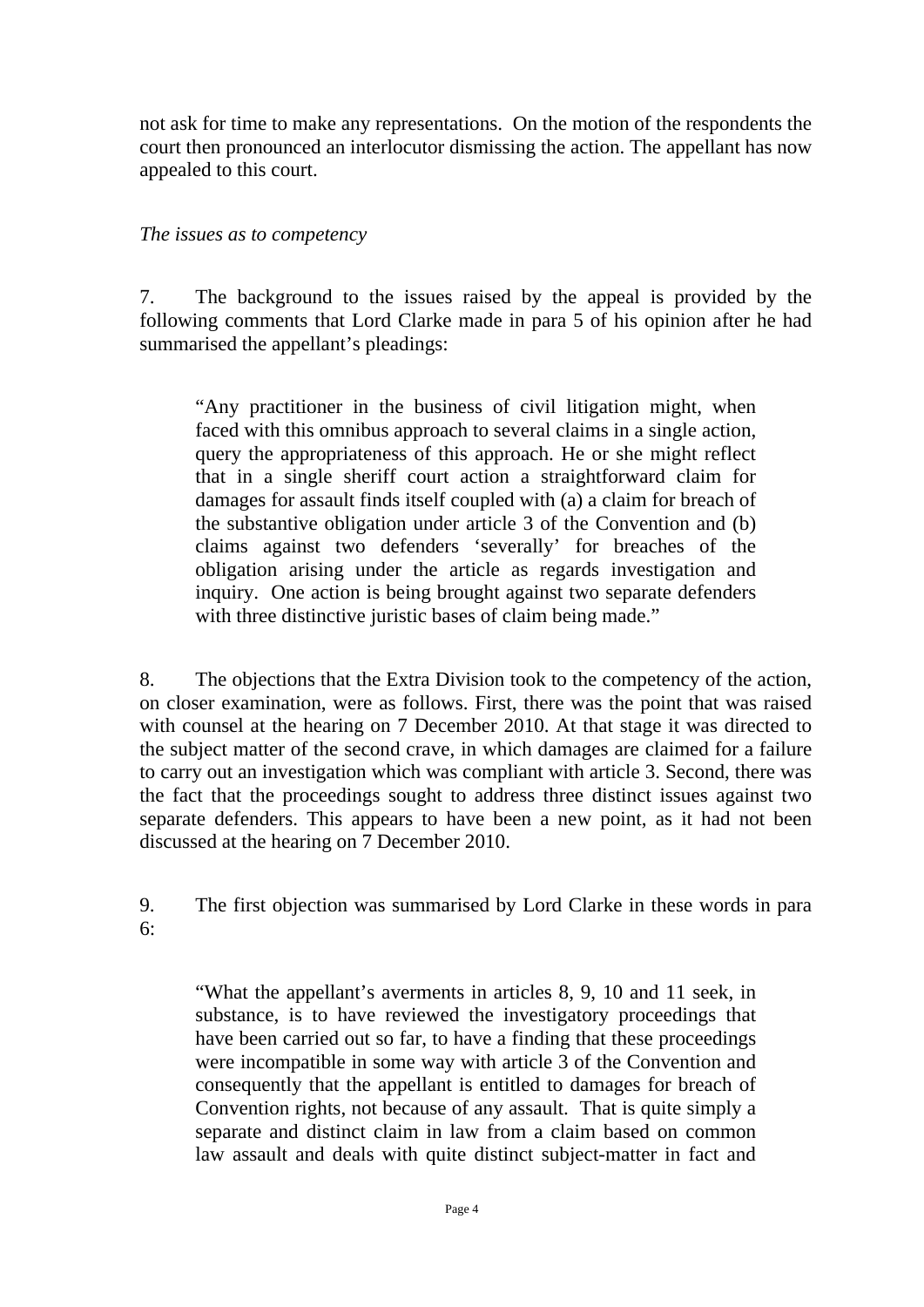law. This claim, when properly analysed, involves an attack, in administrative law, on administrative acts and decisions, namely the administration of the complaints procedure in the instant case and possibly also an attack on the adequacy or otherwise of established procedures in general."

He said that it raised questions which, normally at least, would require to be made the subject of judicial review in the Court of Session. Returning to this point in para 14, Lord Clarke indicated that this objection extended to the claim for just satisfaction for breach of the substantive obligation under article 3 that was the subject of the first crave as well that which was the subject of the second crave. He said that the claims would require to be brought by way of judicial review. This was because, once unshackled from the claim of damages for assault, the appellant's claims involving human rights questions required the procedures in question to be reviewed and tested in accordance with administrative law principles: Clyde and Edwards, *Judicial Review* (2000), para 8.16; *Cocks v Thanet District Council* [1983] 2 AC 286.

10. The second point was summarised by Lord Clarke in these words in para 12:

"It is a well established principle of our law and procedure that

'one pursuer cannot sue two or three defenders for separate causes of action, and put into his summons a conclusion for a lump sum, and then by means of putting in the words 'jointly and severally, or severally', as the case may be, ask the court to split up this lump sum of damages and give a several decree for what the court thinks proper'

(*Ellerman Lines Ltd v Clyde Navigation Trs* 1909 SC 690, pp 691,692; see also *Barr v Neilson* (1868) 6 M 651; Maclaren, *Court of Session Practice*, p 266; Thomson and Middleton, *Manual of Court of Session Practice*, pp 56, 57, 65). The present proceedings seek to address three distinct issues, distinguishable in fact and law, against two separate defenders. Our system of pleading does not provide, nor should it provide, for such an approach. To countenance such a procedure would, among other things, fly in the face of the practice in relation to conjunction of processes….This attempt at an 'omnibus' approach to pleading distinct causes of action against different defenders in the same action also runs counter to the approach of the court in relation to counterclaims."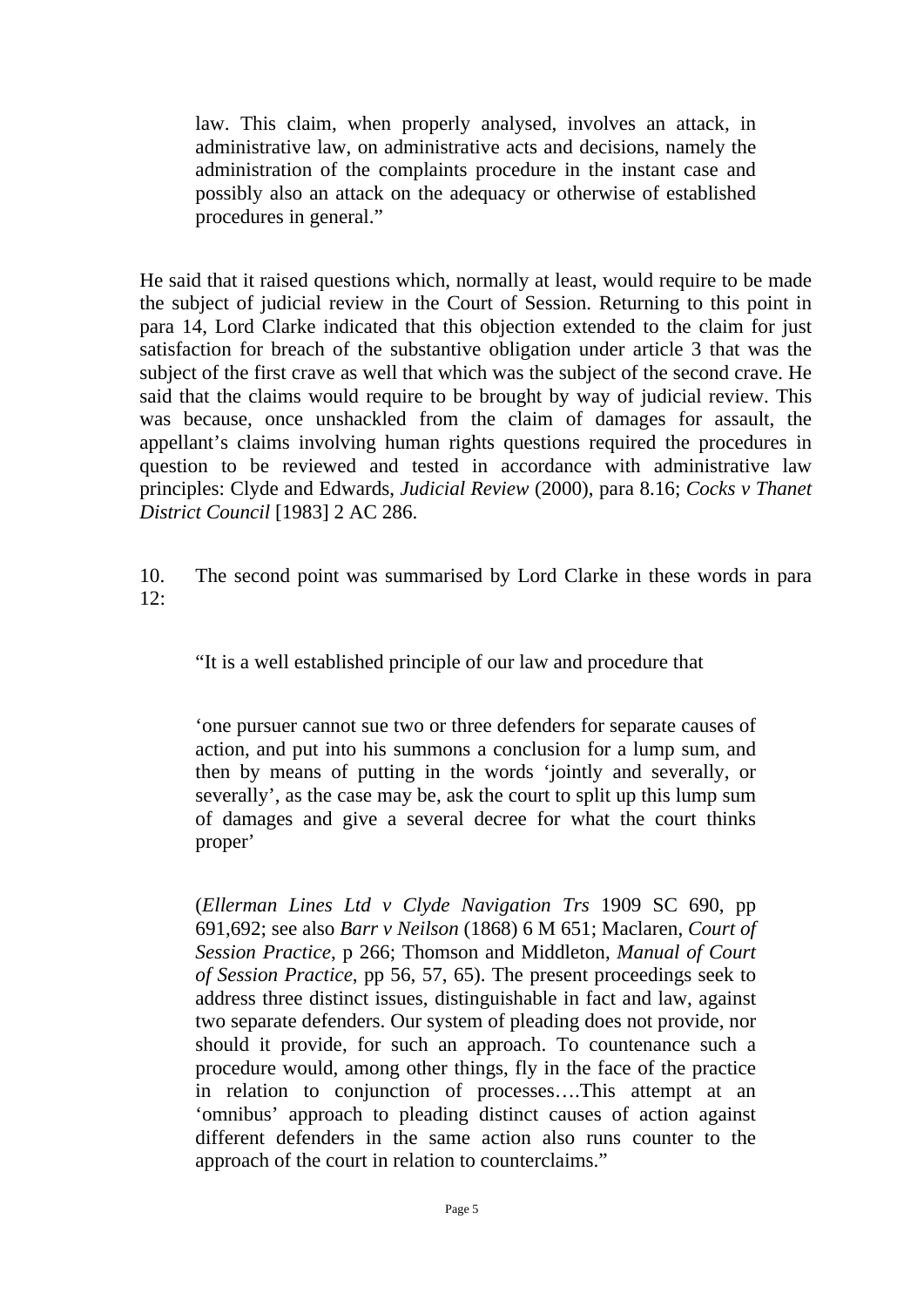What the appellant was seeking to do in these proceedings, he said, was to bring an action against two defenders in a case of unconnected wrongs. This objection was taken to the proceedings as a whole, the question being whether it was competent for the appellant to raise in a single action a common law assault claim against the Chief Constable and a procedural article 3 claim against the Chief Constable and the Lord Advocate. It was a ground for dismissing the whole case as incompetent.

11. In para 15 Lord Clarke said that it seemed to the court that another problem of competency was perhaps raised, which was this:

"can there be two distinct defenders in relation to alleged breaches of the state's obligations under article 3 of the Convention?"

As this matter had not been discussed at all the court expressed no concluded view on it, but said it was an issue that might merit further consideration. This objection, it seems, was to the fact that the procedural article 3 claim was the subject of a crave directed against the Chief Constable and the Lord Advocate severally.

12. The issues that are raised by this appeal can therefore be summarised as follows:

(1) Was it competent for the appellant to bring his claims for damages in respect of the substantive article 3 claim and the procedural article 3 claim, or either of them, by way of action or did he require to bring them, or either of them, by way of judicial review?

(2) Was it competent for the appellant to raise the common law assault claim and the substantive article 3 claim against the Chief Constable and the procedural article 3 claim against the Chief Constable and the Lord Advocate together in the same action?

Mr Anderson QC for the respondents did not seek to support the reasoning of the Extra Division on the first issue. He said that he was in broad agreement with the way the appellant presented his argument, but he drew attention to the way Lord President Hamilton analysed the case in *Docherty v Scottish Ministers* [2011] CSIH 58, 2012 SC 150, paras 19-20 which indicated that the court's remarks on this point did not form part of the reasoning which had led to the whole action being dismissed. He did however seek to support the Extra Division's conclusion on the second issue, which was that the action as a whole as pled was incompetent.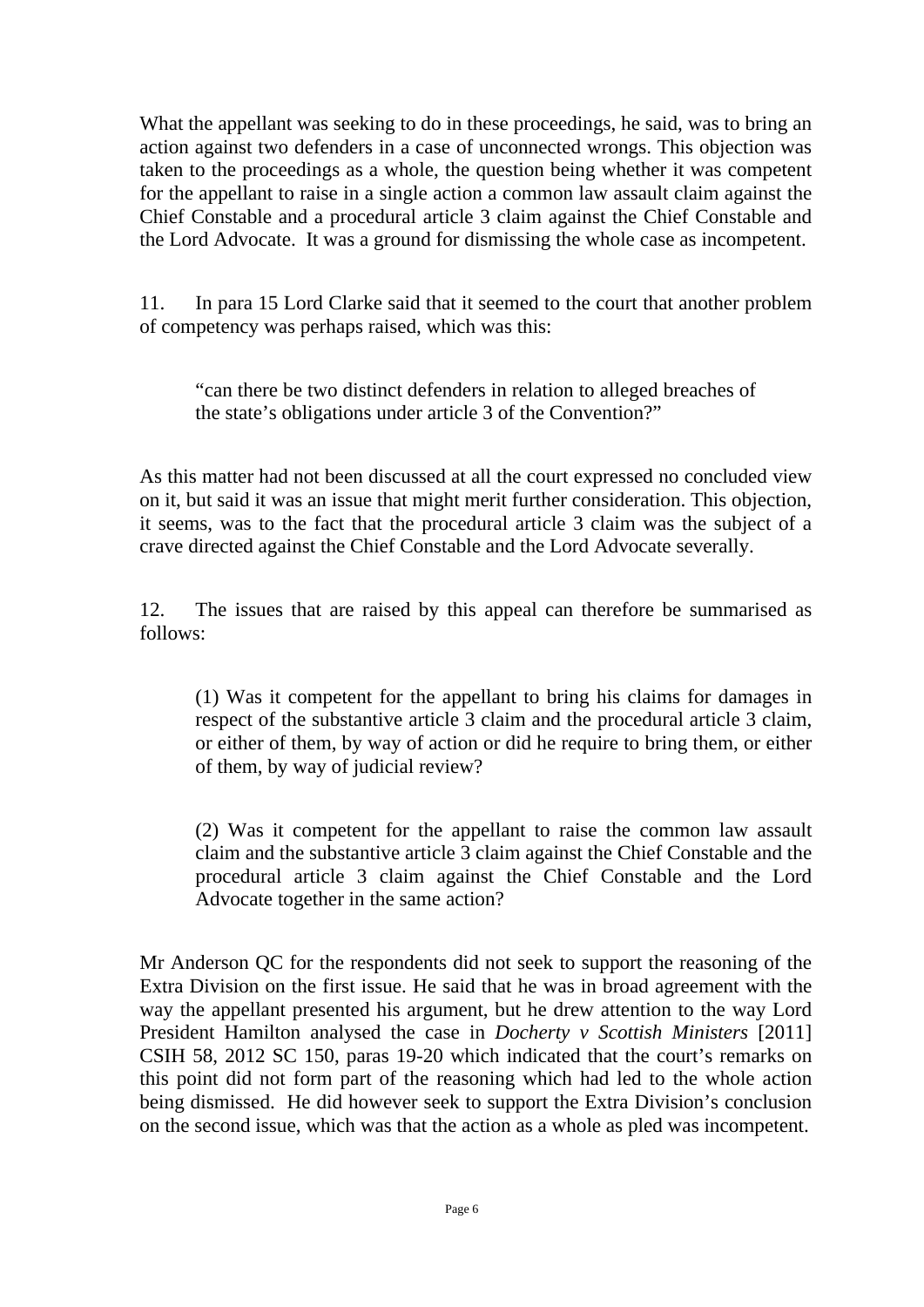#### *Discussion*

13. This is a highly unusual case, not only because of the way the claims that the appellant is seeking to make are presented in the pleadings but also because of the way it was dealt with by the Extra Division. It is, of course, always open to the court to raise question about the competency of proceedings that are brought before it. And, as the Court of Session is to a large extent the master of its own procedure, the Supreme Court will always be reluctant to interfere with the judgment of the Inner House as to whether proceedings with which it has to deal are competent. As in so many other matters, this court is guided by the practice of the House of Lords before the appellate jurisdiction of the House was transferred to it in October 2009. In *Cowan & Sons v Duke of Buccleuch* (1876) 4 R (HL) 14, 16 Lord Chancellor Cairns said:

"In matters of procedure and practice, and still more in matters of discretion, and, above all, where the Judges of the Court below are unanimous as to a matter of procedure and practice, the uniform practice of your Lordships' House has been not to differ from that opinion unless your Lordships are perfectly satisfied that it is founded upon erroneous principles."

That remains true today, and nothing that I am about to say is intended in any way to depart from it. Regrettably, however, it is clear that the test which he laid down is entirely satisfied in this case.

#### *(a) the first issue*

14. It is clear from Lord Clarke's opinion, and the narrative of events that the court has been provided with by counsel, that the idea which first attracted the Extra Division's attention was that the subject matter of the second crave raised issues that ought to have been the subject of proceedings by way of judicial review in the Court of Session. As thinking on this point developed, however, the way the objection was explained in para 14 of Lord Clarke's opinion seems to have extended to the human rights claim in the first crave as well. This is because he referred, without distinguishing one crave from the other, to "the claims by the appellant involving human rights questions". In para 20 of *Docherty v Scottish Ministers* Lord President Hamilton indicated that he found it difficult to accept that this passage should be read as meaning that any claim whatsoever against a public authority alleging an infringement of a Convention right must be brought in Scotland by judicial review: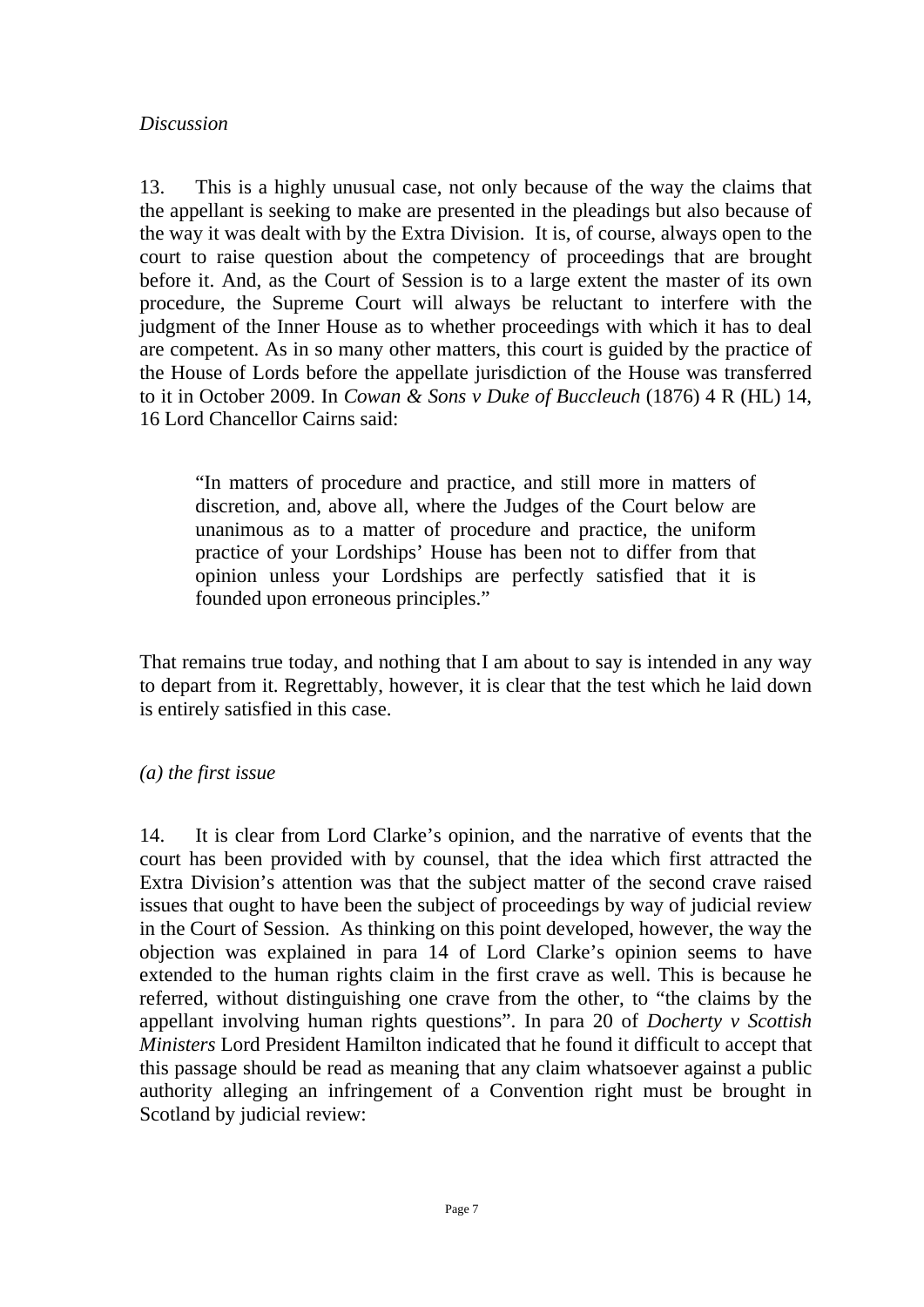"Such a process would be quite inept for certain proceedings, for example, proceedings simply for damages for an infringement of article 3 by reason of isolated physical torture by a public official for whose actings the public authority was vicariously responsible. Such proceedings could, and should, be initiated by action. They might be so initiated in the sheriff court."

I agree, but I do not think that these cautiously worded remarks can be said to dispose entirely of the objection which seems to have been taken to the claim for breach of the substantive obligation under article 3. The appellant's claim relates to a course of conduct, not an isolated act of physical torture.

15. The fallacy which undermines the Extra Division's whole approach to this issue, however, lies in its assumption that the appellant is seeking an exercise of the court's supervisory jurisdiction. That is not so. He is not asking for the review or setting aside of any decision of the Chief Constable or the Lord Advocate. He is not asking the court to control their actions in that way at all. His case in regard to both craves is based on averments of things done or omitted to be done and actions that were taken or not taken. The allegations are of completed acts or failures to act. He is not seeking to have them corrected in order to provide a foundation for his claim, nor does he need to do so. What he seeks is just satisfaction for the fact that, on his averments, his article 3 Convention rights have been breached. The essence of his claim is simply one of damages.

16. Lord Clarke referred in para 14 of his opinion to *Cocks v Thanet District Council* [1983] 2 AC 286 where it was held that it would be contrary to public policy and an abuse of process for a person to proceed by way of an ordinary action to establish that a public authority's decision had infringed rights that were entitled to protection under public law. Where private rights depended on prior public law decisions, they must ordinarily be litigated by judicial review. As Lord Clarke saw it, the illegal nature of the respondents' actings and decisions that was alleged in this case had first to be established before any question could arise as to whether the appellant was entitled to a remedy. That had to be done by judicial review, not by an ordinary action in the sheriff court.

17. But, as Sedley LJ pointed out in *Clark v University of Lincolnshire and Humberside* [2000] 1 WLR 1988, para 16, the ground has shifted considerably since *Cocks v Thanet District Council* was decided. It was established soon afterwards that the requirement for litigation by judicial review could not be a universal rule: *Wandsworth London Borough Council v Winder* [1985] AC 461. The fact that a claim that was based on a private right had a public law dimension did not mean that it was an abuse of process to proceed by private action: *Roy v Kensington and Chelsea and Westminster Family Practitioner Committee* [1992] 1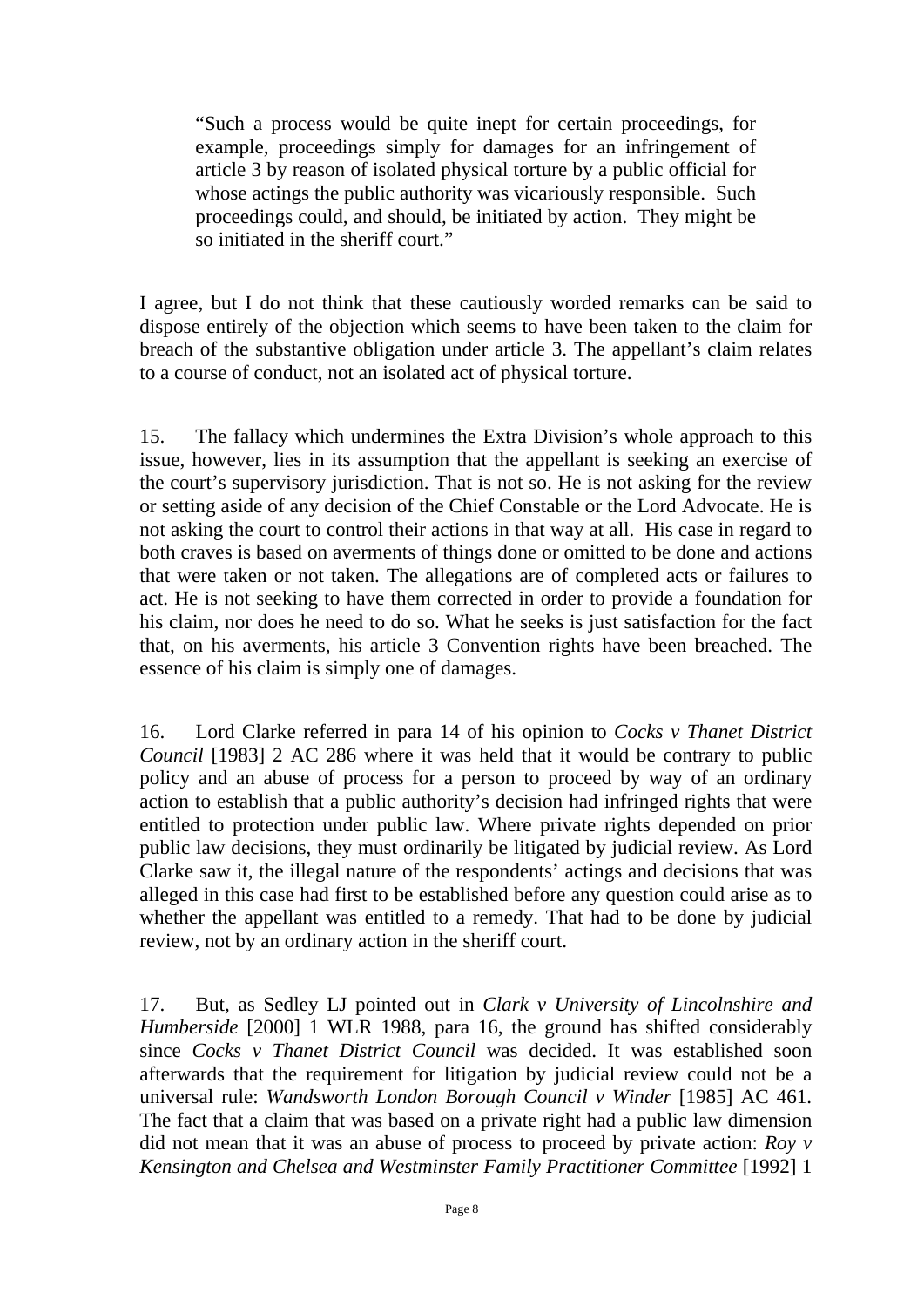AC 624. In para 17 of his judgment in *Clark* Sedley LJ endorsed the test which was suggested in *de Smith, Woolf & Jowell's Judicial Review of Administrative Action*,  $5<sup>th</sup>$  ed, (1995) that what should matter was whether the choice of procedure was critical to the outcome. In *D v Home Office* [2005] EWCA Civ 38, [2006] 1 WLR 1003, para 105 Brooke LJ said that he had no doubt that, if the proceedings in that case in which damages were claimed for false imprisonment in breach of the claimants' Convention rights were viable, they were properly brought as a private law action.

18. English authority as to practice in this field must be approached with caution, as the distinction between public and private law has never been regarded as determining the scope of the supervisory jurisdiction of the Court of Session. But the position that has now been reached in England is not difficult to apply in the Scottish context. The sole purpose for which the supervisory jurisdiction of the Court of Session may be exercised is to ensure that a person to whom a power has been delegated or entrusted does not exceed or abuse that jurisdiction or fail to do what it requires: *West v Secretary of State for Scotland* 1992 SC 385, 413. The proceedings which the appellant has raised are not of that character. As Lord President Hamilton said in *Docherty v Scottish Ministers*, para 20, the process of judicial review would be quite inept for proceedings in which damages are claimed for an isolated act of physical violence which was in breach of the article 3 Convention right. But the number of acts or incidents cannot sensibly make any difference. Judicial review would be just as inept for a claim of damages for injury and damage sustained as the result of a course of such conduct. On any view the objection that appears to have been taken to the competency of the claim for just satisfaction for breach of the substantive obligation under article 3 must be regarded as misconceived.

19. The objection to the competency of the claim for just satisfaction for breach of the procedural obligation which is the subject of the second crave is in no better position. Here too the claim is in essence one of damages, and judicial review for its determination would be just as inappropriate. The decisions of which the appellant complains do not need to be reviewed and set aside in order to provide him with a basis for his claim. His position can be compared with that of the widow and daughter of James Dow Mitchell who was attacked and killed by his next door neighbour. They brought proceedings against Glasgow City Council as the local housing authority by way of an ordinary action in which they claimed damages for negligence at common law and a judicial remedy under section 8(3) of the Human Rights Act 1998 on the ground that, in failing to remove the neighbour from his house next door despite a long history of aggressive behaviour towards Mr Mitchell, the local authority had acted in a way that was incompatible with Mr Mitchell's right to life under article 2 of the Convention: *Mitchell v Glasgow City Council* [2009] UKHL 11, 2009 SC (HL) 21.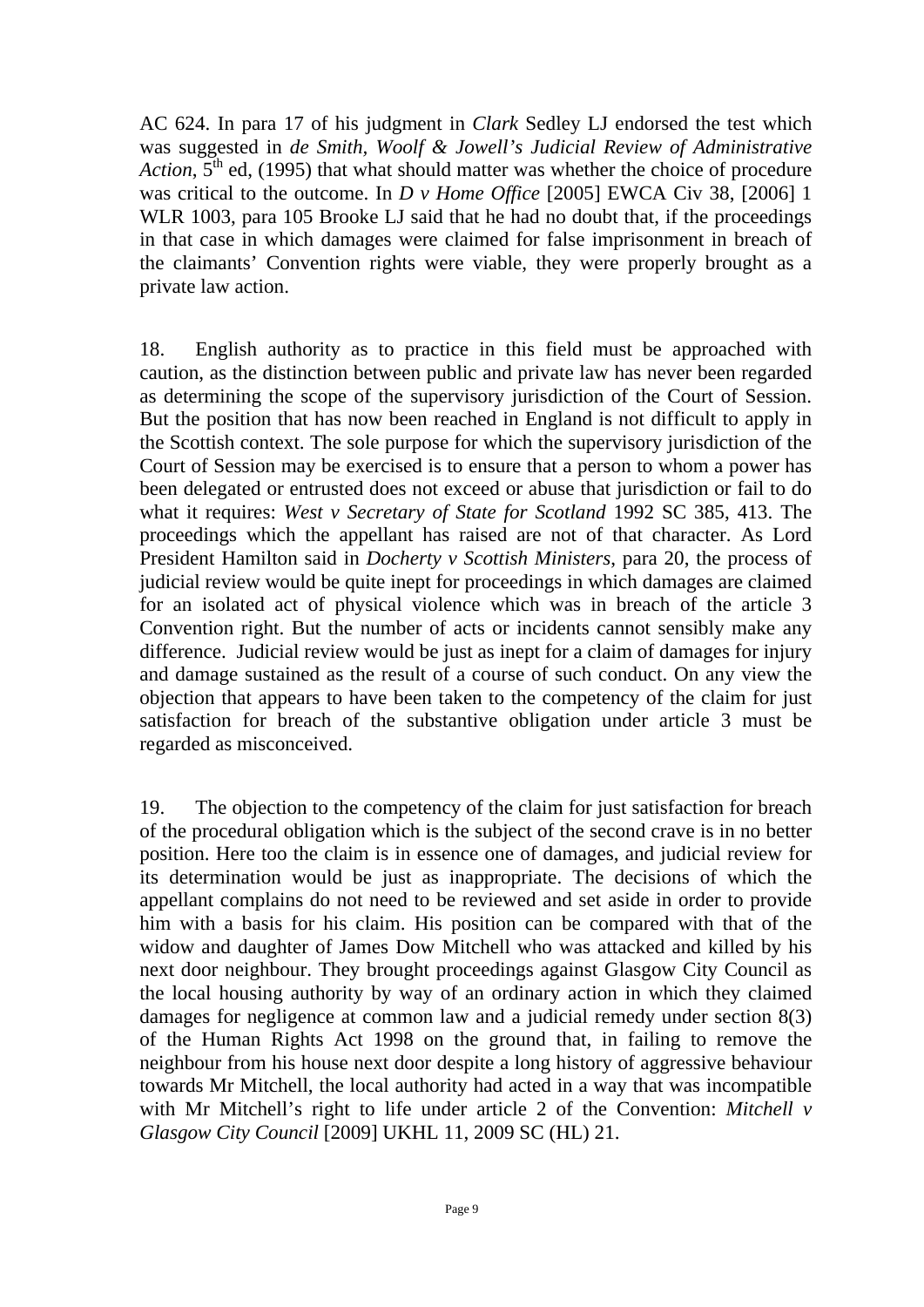20. It was not suggested at any stage in that case that the claim that was brought under section 8(3) of the Human Rights Act was incompetent. The facts of that case are, of course, different. But, just as in this case, the complaint was of a procedural failure to give effect to the Convention right. And, just as in this case too, it was based on actions taken or not taken and things done or omitted to be done. No orders were being sought to regulate the local authority's conduct. There was no need to bring the decisions complained of under judicial review to provide a basis for the claim. The decision of the Inner House in *Docherty v Scottish Ministers* to allow the pursuers' claims for just satisfaction for an infringement of their rights under articles 3 and 8 of the Convention to proceed by way of an ordinary action in the sheriff court falls into the same pattern; see also *C v Advocate General for Scotland* [2011] CSOH 124, 2012 SLT 103. I would respectfully endorse the reasons which the Lord President gave in paras 22-24 for rejecting the argument, which was prompted by the decision of the Extra Division in this case, that the actions were incompetent.

21. For these reasons I would hold that, as the objection that was taken to the competency of the second crave in this case was unsound in principle, it is open to this court to differ from the Extra Division and reject the objection.

#### *(b) the second issue*

22. Lord Clarke began his examination of this issue by referring to the wellestablished principle that one pursuer cannot sue two or three defenders for separate causes of action and put into his summons a conclusion for a lump sum: *Ellerman Lines Ltd v Clyde Navigation Trs* 1909 SC 690, per Lord President Dunedin at pp 691-692. As Maclaren, *Court of Session Practice* (1916), p 266 puts it, where there is a single wrong it is competent for a pursuer to ask for a decree for a lump sum against joint delinquents jointly and severally, but not where there are separate wrongs. In *Liquidators of the Western Bank of Scotland v Douglas* (1860) 22 D 447 Lord Justice Clerk Inglis said at p 497 that, if defenders were sought to be subjected in liability on separate and unconnected grounds inferring separate individual liability, the proceeding would be so flagrant a violation of ordinary practice that the summons must at once be dismissed. On the other hand, it is commonplace to have a joint and several conclusion against two delinquents who have both contributed to the loss and damage which the pursuer has suffered. That is seen, for this purpose, as a single wrong. And joint and several liability may follow where two different breaches of contract have produced a common result: see *Grunwald v Hughes* 1965 SLT 209.

23. In *Barr v Neilson* (1868) 6 M 651 the pursuer raised an action against a husband and his wife conjunctly and severally or severally for one sum by way of damages in respect of two acts of slander, one by the wife, the other by the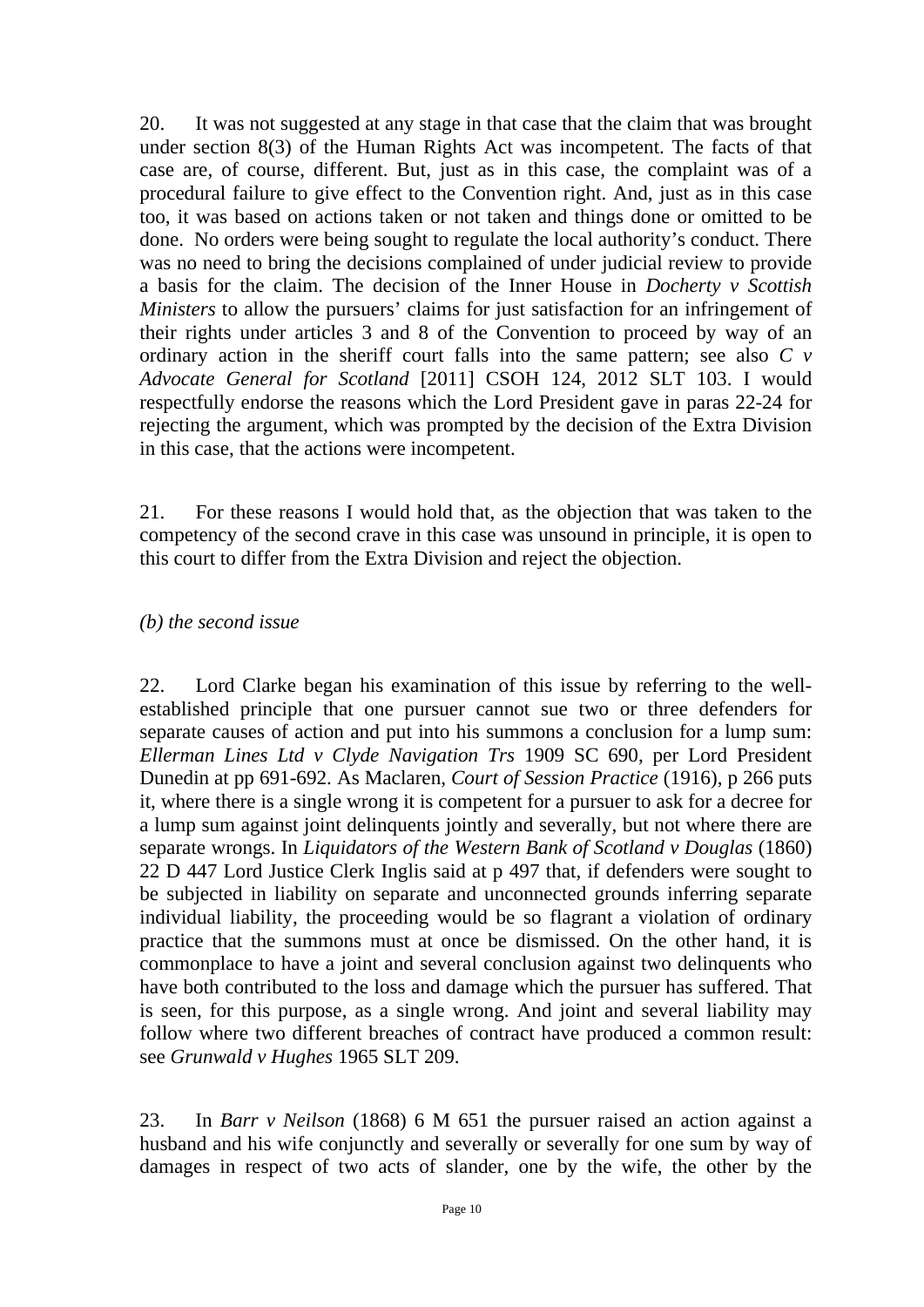husband, on two different occasions. It was held that this was incompetent. Lord President Inglis said at p 654 that it was out of the question that the two parties could be made conjunctly and severally liable for two disconnected wrongs. Lord Deas said at p 655 that he would not be disposed to understand Lord Justice Clerk Inglis's judgment in the *Western Bank* case to mean that it was not competent to conclude in one summons against six different defenders for six different debts. In that case the pursuers sought distinct sums against different individuals in respect of the different periods of time during which the constitution of the board was different, and the action was allowed to proceed. But it was clear, on looking at the condescendence as explained by the issues in that case, that no joint liability was concluded for in *Barr v Neilson* at all. In *Ellerman Lines Ltd v Clyde Navigation Trs*, on the other hand, there was, as the Lord President said at p 692, a perfectly good averment against the defenders as joint delinquents and it was held that the action, in which an award of a single lump sum was being sought against them both, was competent.

24. The principle is, as Lord Clarke said, well-established. But his opinion, in which he said that the court was of the view that the action fell to be dismissed as incompetent, was issued to the parties before they had had an opportunity to address it on the point. This was unfortunate, as a careful examination of the pleadings and the authorities would have shown that the principle has not been breached.

25. This is not a case where separate defenders are being sought to be found liable in a single lump sum. There are two craves in which the appellant is seeking an award of damages. The first crave, which is based on averments of assault at common law and a breach of the substantive obligation under article 3, is directed against the Chief Constable only. The second crave, which is based on averments that the procedural obligation under article 3 was breached, is directed against the Chief Constable and the Lord Advocate. Before the Sheriff Principal the word "severally" was substituted for the words "jointly and severally" in the crave as originally drafted, but Mr Wolffe QC said that it was his intention to seek leave to restore those words and I would proceed on the assumption that leave will be given for this to be done. It is clear that the wrongs which are the subject of these two craves are separate wrongs, committed at different times by different people. But the appellant is not asking for a decree for the defenders to be found liable in a single lump sum for these separate wrongs. This objection to the competency of the action was misconceived, and it must be rejected.

26. Lord Clarke drew attention in para 15 to the fact that the procedural article 3 claim was the subject of a single crave directed against the Chief Constable and the Lord Advocate severally. He suggested that this perhaps raised another issue about competency. But, as the matter had not been discussed at all, he expressed no concluded view on it. The point was not the subject of argument in this court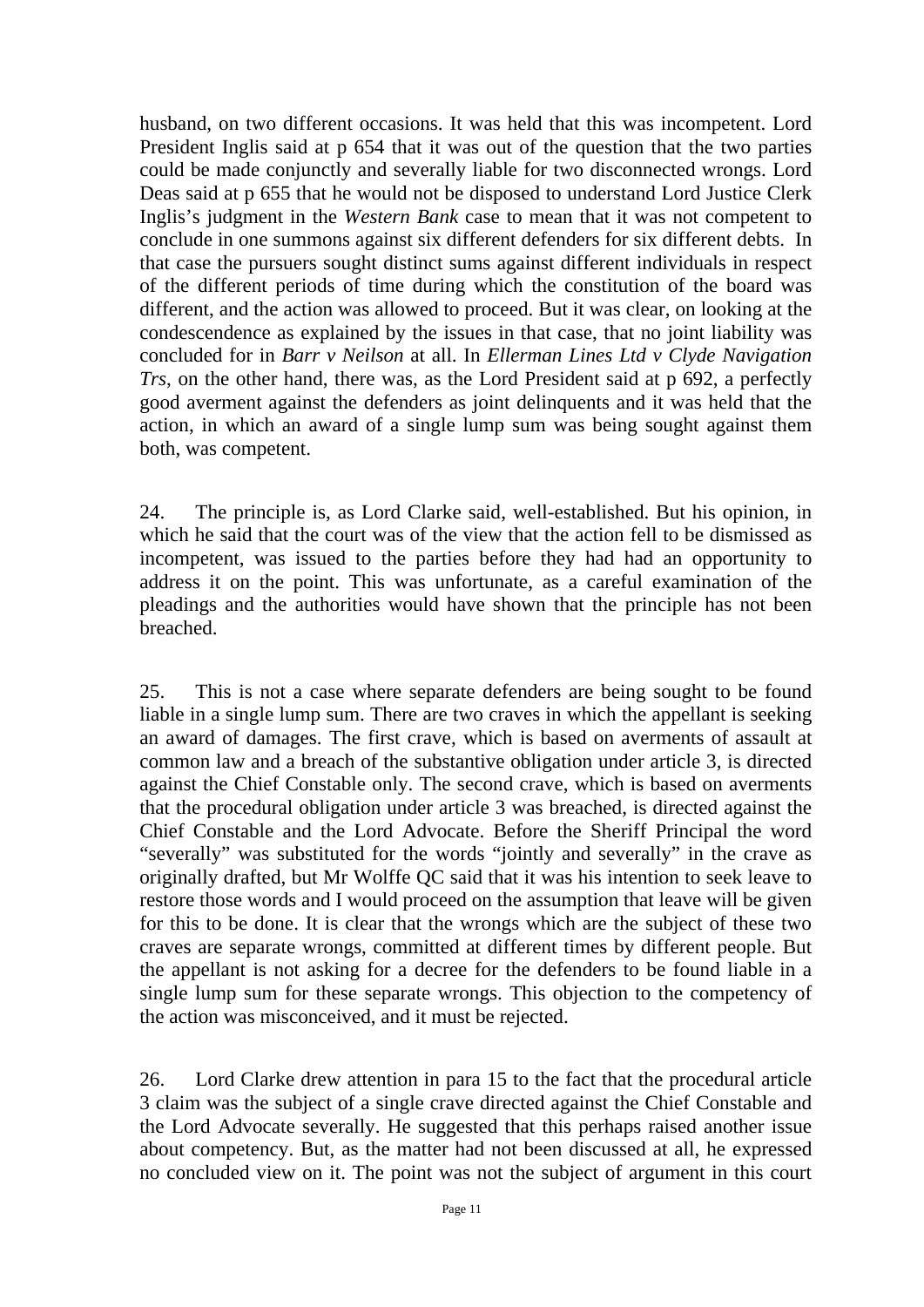either, so it would not be appropriate for me to make any comment on it. It is sufficient for present purposes, however, to note that it was not for this reason that the action was held to be incompetent.

27. It is, of course, the case that the appellant has combined two distinct claims, founded on different grounds, in one single action. This raises a different point, to which Lord Clarke referred in para 13 when he said that omnibus pleadings of the sort sought to be applied in this case would defeat the ends of avoiding undue complexity and keeping good order in litigation. If permitted, he said, they would result in "litigation bedlam".

28. It is possible to imagine cases where this objection could properly be taken. For example, in *Treadwell's Drifters Inc v RCL Ltd* 1996 SLT 1048 Lord Osborne was faced with an action in which the pursuers were seeking different remedies against four defenders on the one hand and a fifth defender on the other. Although the claims arose from a common sequence of events, the grounds of action against the defenders were different. One was the delict of passing off, and the other was breach of contract. The procedure to be followed in an accounting under a passing off claim was quite different from that for a claim of damages for breach of contract: p 1059J-L. Lord Osborne was unable to see how the court could follow these procedures in one action in a manner that was in accordance with the requirements of justice, and he dismissed the action as incompetent: p 1060G-H.

29. On the other hand the court has permitted actions to proceed against two defenders on separate grounds where considerations of convenience favour letting it proceed to proof as a whole. In *Yoker Housing Association Ltd v McGurn Logan Duncan & Opfer* 1998 SLT 1334 the pursuer sought damages in the same action against a firm of architects and a firm of engineers when defects came to light in works for which they had been responsible. They sued the architects for some of those defects and the architects and engineers jointly and severally for the others. Lord Maclean rejected the argument that, because the case against the architects was based on one ground and the case that was made against them jointly and severally was based on another, the action was incompetent.

30. In *Toner v Kean Construction (Scotland) Ltd* 2009 SLT 1038 an architect raised an action against developers and a firm of architects subsequently employed by them for breach of copyright in drawings that he had prepared for the developers. His case against the developers was that they had breached his copyright by constructing the development in accordance with his drawings. His case against the architects was that they had, in breach of copyright, copied substantial parts of drawings which he had prepared for the developers. Lord Bannatyne rejected the plea that the action was incompetent. The two claims were intimately connected, the respective cases were factually and legally interlinked,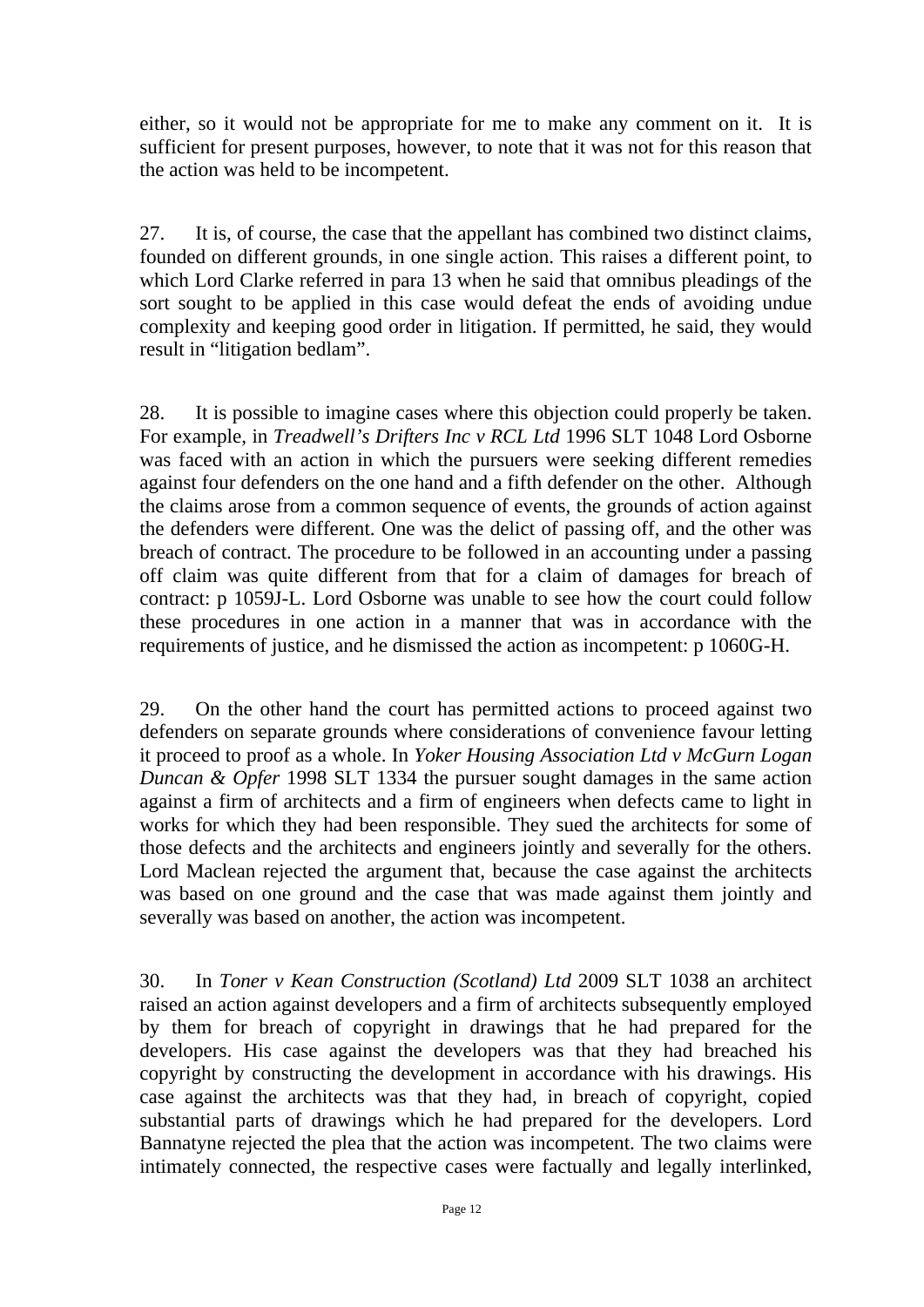and it was manifestly convenient to have the case against the two defenders in the same action. If there were to be two separate actions, that would be likely to lead to injustice and manifest inconvenience: para 101.

31. Mr Anderson QC for the respondents submitted that the test that should be applied was whether the two claims were so essentially different that they ought not to be tried together. The subject matter of the first crave was in very small compass, while the second crave raised separate and quite distinct issues. Furthermore the Procurator Fiscal was involved in the second crave but not the first. He accepted that convenience had a part to play in the assessment, but there was more to it than that. Regard had to be had to the fundamental principle that one action should not be brought for separate and unconnected wrongs. An exacting approach was needed where, in such a case, there was more than one defender. The court had to have regard to the fact that the Procurator Fiscal was not involved in the first crave at all.

32. The guiding principle, where an objection to competency is taken on these grounds, is whether the way the action is framed is likely to lead to manifest inconvenience and injustice. The court must, of course, seek to be fair to all parties. It must take a pragmatic approach to the question whether the way the case is presented is so complex and disconnected that, despite the opportunities that exist for case management, it will not be possible to conduct the case in a way that meets the requirements of justice. The same is true if a motion is made for two actions to be heard together, or for two actions to be conjoined. Each case will have to be looked at on its own facts. There is no absolute rule one way or the other, so long as the rule which says that it is incompetent for a pursuer to ask for a decree in a lump sum for separate wrongs is not broken. Rules of procedure should, after all, be servants, not masters, in matters of this kind.

33. An examination of the pleadings in this case shows that the two claims, although separate, are interconnected. The averments in articles 2 to 6 set out the basis for the claim in the first crave. Articles 8 to 12 set out the basis for the claim in the second crave. The basis for each claim is, in that respect, separate from each other. But article 8 begins by referring to the subject matter of the appellant's complaint, which was his treatment by the Strathclyde constables, and in article 10 it is said that the acts and omissions of the Complaints Branch and the Procurator Fiscal were incompatible with the appellant's right to an investigation of his complaint. It is plain that the case made in articles 8 to 12 cannot proceed to proof without leading the appellant's evidence about his treatment at the hands of the Strathclyde constables. He will have to give evidence on that same matter too in support of the first crave. It would be inconvenient, and quite possibly unjust, to require him to give evidence about it twice over in two separate actions on two separate occasions. The fact that the Procurator Fiscal is not concerned in the first crave is not likely to lead to any practical difficulties of case management, and